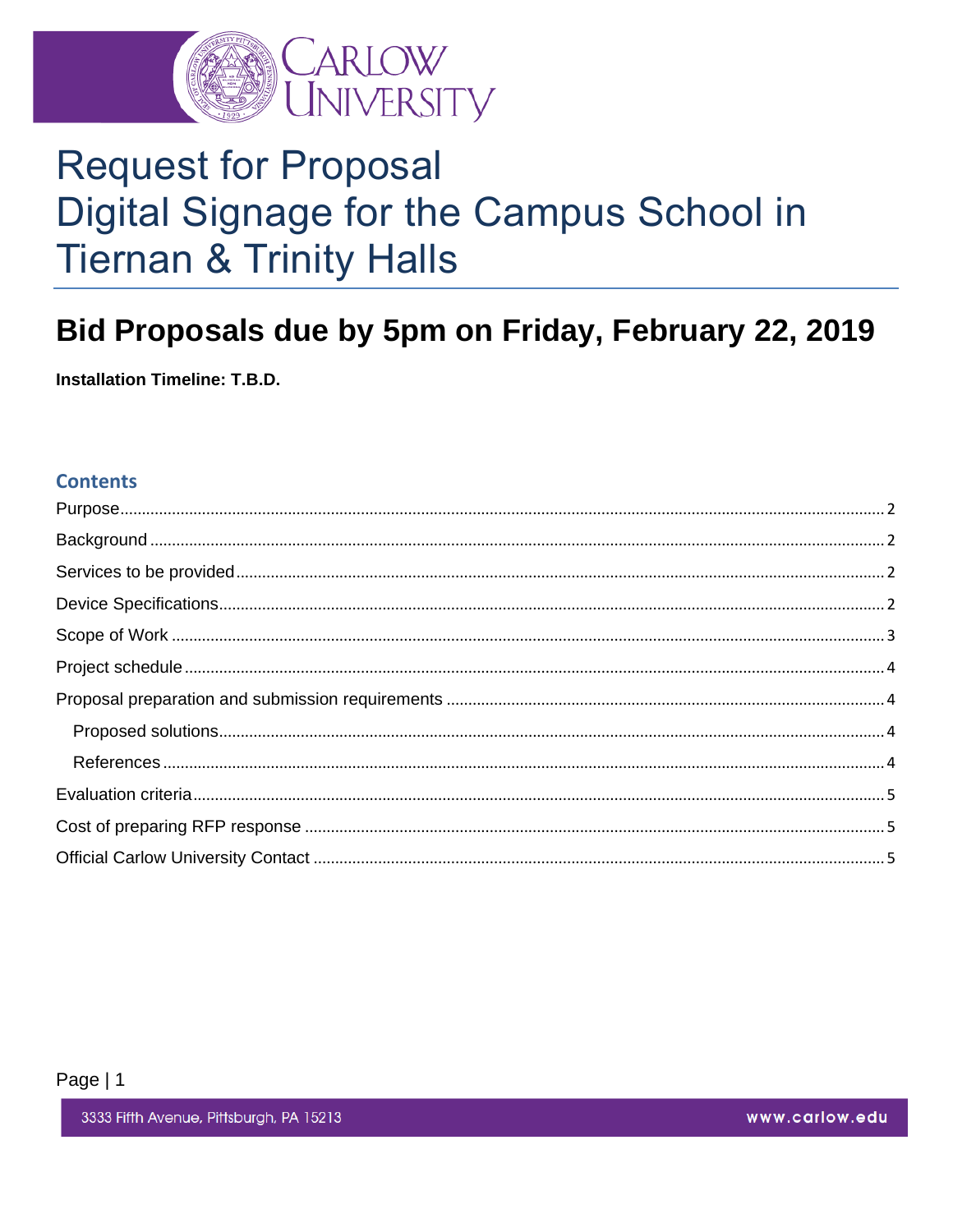

#### <span id="page-1-0"></span>**Purpose**

The purpose for this Request for Proposal (RFP) is to gather proposals for the installation of 4 professional LED display monitors, digital signage software, and all necessary cabling and wire runs for the Campus School at the Oakland campus of Carlow University, 3333 Fifth Avenue, Pittsburgh, PA 15213.

# <span id="page-1-1"></span>**Background**

Carlow University is a comprehensive Catholic university which prepares students for leadership and compassionate service in professional and personal life. The student population is culturally diverse and contains traditional and nontraditional students, and more than half are first generation. Carlow serves 2400 students – graduate and undergraduate – with approximately 290 full-time faculty and adjunct faculty.

#### <span id="page-1-2"></span>**Services to be provided**

This RFP requires the installation of 4 identical, brand new LED display monitors including the necessary cabling and wiring for data and power. One of each monitor is to be wall-mounted (landscape) on each of the 3 floors of the Campus School in Tiernan Hall, as well as an additional monitor to be installed in the lobby of Trinity Hall. The specific locations of these devices are to be coordinated with Carlow University's contact person. Carlow also requires that the monitors be compatible with and capable of running digital signage software and will require the installation of said software (including licenses as required) for each device prior to completion.

# <span id="page-1-3"></span>**Device Specifications**

All new machines must be of identical make and model and must be compatible with the software solution.

Specifications for professional LED type display monitors:

- Minimum diagonal size class: 48"
- Minimum refresh rate: 60 Hz
- Full-HD pixel resolution: 1920 (H) x 1080 (V)
- Minimum brightness: 350 nit (cd/m²)
- Minimum contrast ratio: 5000:1
- Maximum response time: 8 ms
- Minimum panel bit depth: 8 bits
- Minimum display colors: 16.7 M (24 bits)
- Minimum color gamut: 72% NTSC
- Minimum dynamic C/R: 50,000:1
- Minimum H-scanning frequency: 30 ~ 81 kHz
- Minimum V-scanning frequency: 48 ~ 75 Hz
- Minimum audio specifications: 2 x 10 W built in speakers
- Network connectivity: LAN
- Must support 24/7 operation

#### Page | 2

3333 Fifth Avenue, Pittsburgh, PA 15213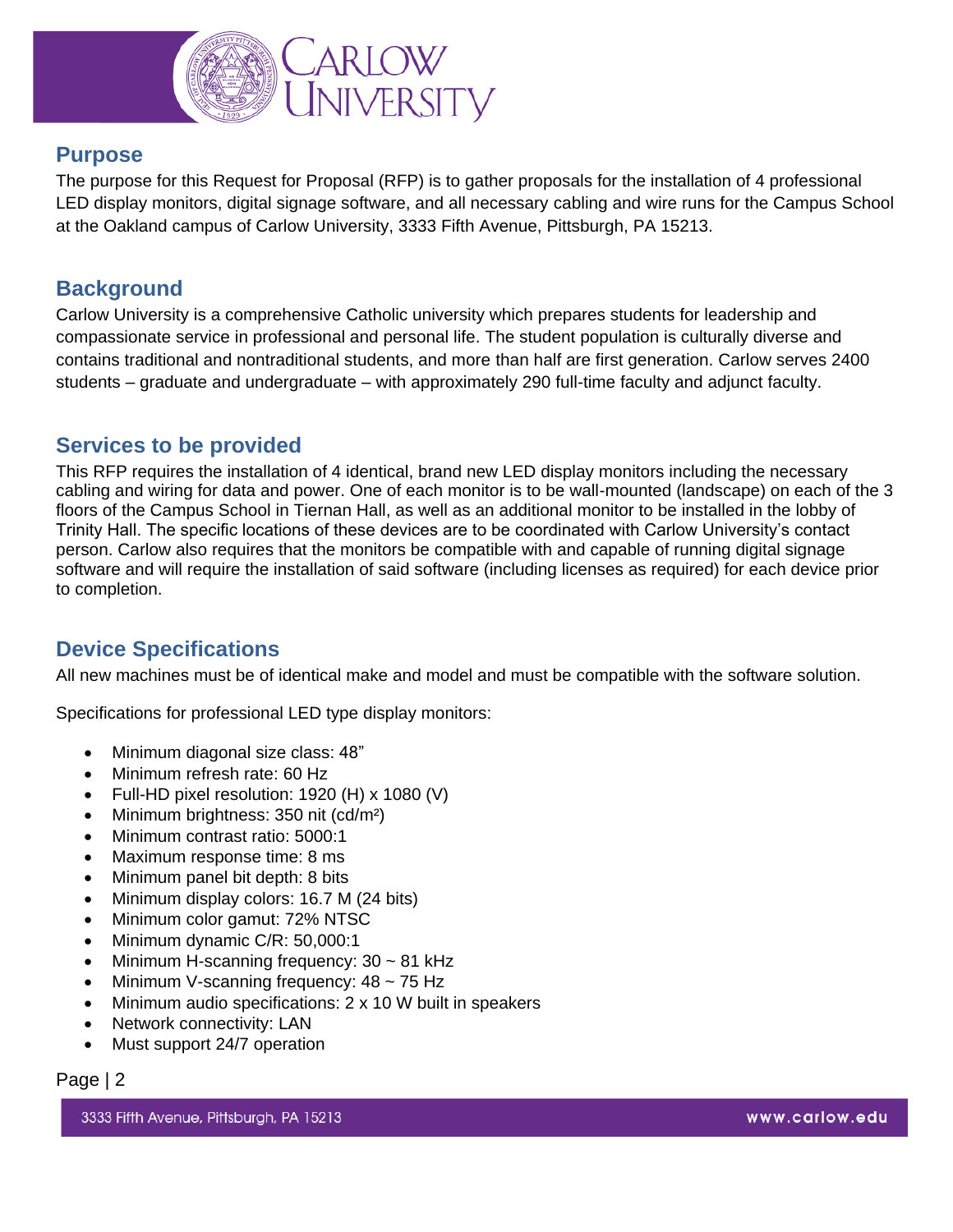

- Internal media player compatible with digital signage software required
- Must also support external media player as an alternative (minimum 1x HDMI 1, USB 2.0 inputs)
- Must support and include wall mount hardware to be installed by service provider

Specifications for digitals signage software:

- Must provide free unlimited 24/7 tech support
- Must provide free unlimited training for all users
- Must provide free unlimited data storage hosted on a secure offsite database
- Must support an unlimited number of users with multiple levels of access and customizable roles
- Must be an encrypted cloud-based system
- Must not rely on proprietary hardware
- Must allow integration with e2campus alert system
- Must allow integration with Active Directory and SAML 2.0 SSO solutions
- Must be compatible with Samsung DB483, DM55D, UN60J6200, and UN75J6300 models
- Ideally should be compatible with Cisco Digital Media Player devices
- Ideally should support content creation, management, and scheduling
- Ideally should support third party apps and a multitude of content integration
- Licensed per device
- Software provider must be PCI DSS compliant and ensure customer data privacy
- Software provider with SOC 2 Type II certification preferred

#### <span id="page-2-0"></span>**Scope of Work**

- 1. All professional LED display monitors must be newly manufactured, or factory produced new. **No used, demo, refurbished or re-manufactured products will be accepted.**
- 2. Coordinate and perform an onsite visit prior to bid submission. The intent of this visit is for the vendor to right-size the device for each location and its designated use, and to ensure that cable runs/drops can be installed. Carlow must agree to any device suggestions that are recommended by the vendor.
- 3. Supply and run all cabling necessary to install both power and data to the specified locations where devices will be wall mounted by vendor.
- 4. Handle the installation of all the new professional display monitors after Campus School hours so as not to disrupt classes.
- 5. Must assist with the installation and configuration of digital signage software on each device to allow Carlow University to display content made by faculty, staff, and students. Licenses for each device must be included.
- 6. Must assist with the initial training of the digital signage software to ensure a smooth transition.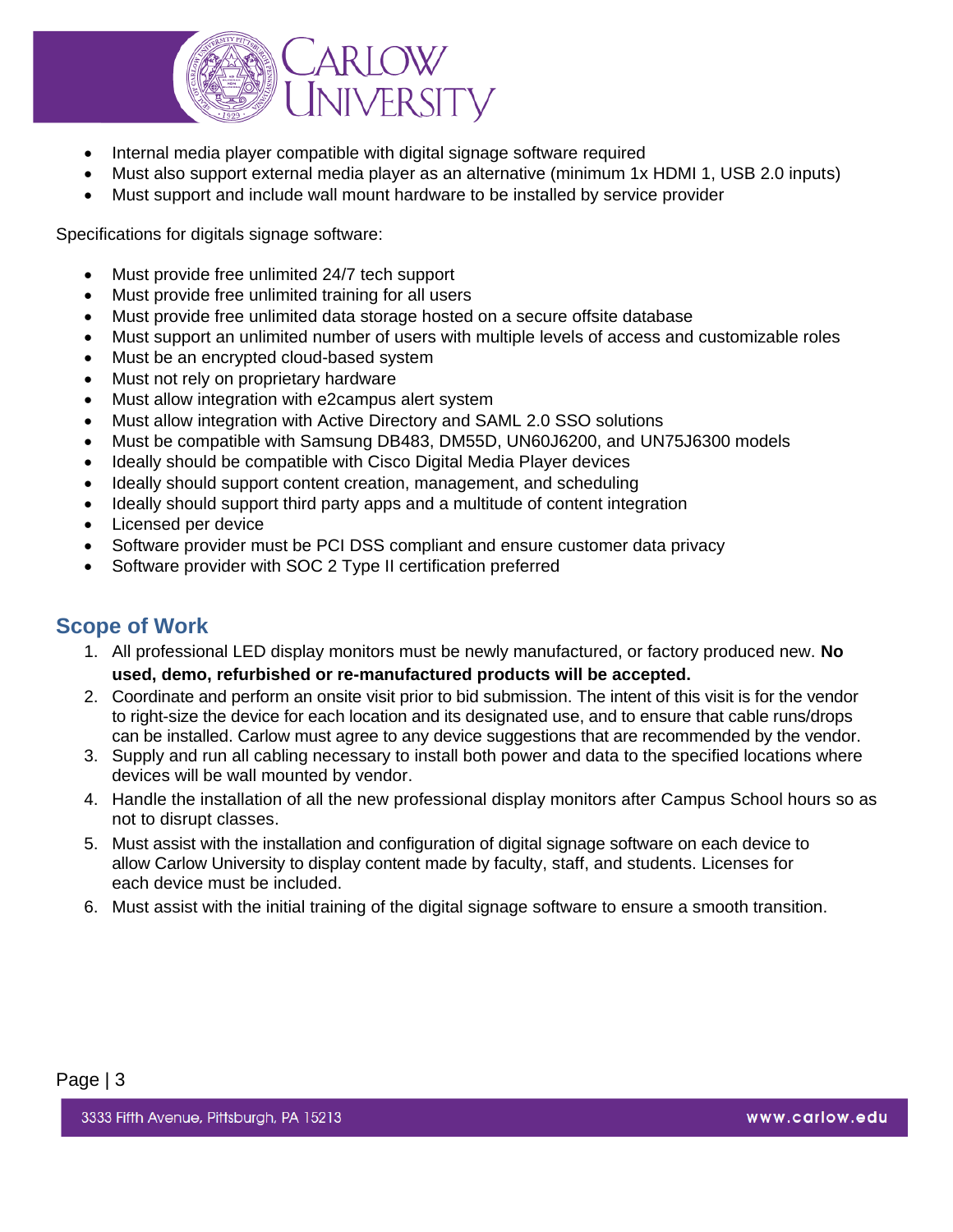

#### <span id="page-3-0"></span>**Project schedule**

| Tuesday, February 5, 2019                | RFP released to vendors              |
|------------------------------------------|--------------------------------------|
| Friday, February 22, 2019                | Proposals due by 5 p.m.              |
| Tuesday, February 26, 2018               | Project awarded                      |
| Monday, March 4 – Friday, March 29, 2019 | Possible Installation period, T.B.D. |

<span id="page-3-1"></span>Proposal preparation and submission requirements

The proposal shall clearly address all of the information requested herein. Information submitted should be complete and provide a convincing case that the vendor can perform high quality work within schedule and budget constraints. Proposals should be thorough yet concise. Proposals are to be prepared at your own expense.

The proposal shall be sent **via email** to the official contact listed at the end of this proposal, to be received no later than **Friday, February 22, 2019 at 4:00 p.m. Eastern**. Any proposals received after the deadline will not be considered.

Any questions regarding this RFP must be submitted by e-mail to the official contact by 4:00 p.m. Thursday February 21, 2019. All questions will be answered promptly. Responses to inquiries that substantially or materially change the RFP will be made available to all prospective vendors.

The proposal shall be organized in the following manner with the subject headings and sequence indicated.

- Introduction
- Experience and Past Performance
- Proposed Solution(s)
- References

#### <span id="page-3-2"></span>**Proposed solutions**

Bids are to include digital signage software licenses for each installed device.

#### <span id="page-3-3"></span>**References**

Provide a minimum of three references of recent engagements including name, phone and e-mail address.